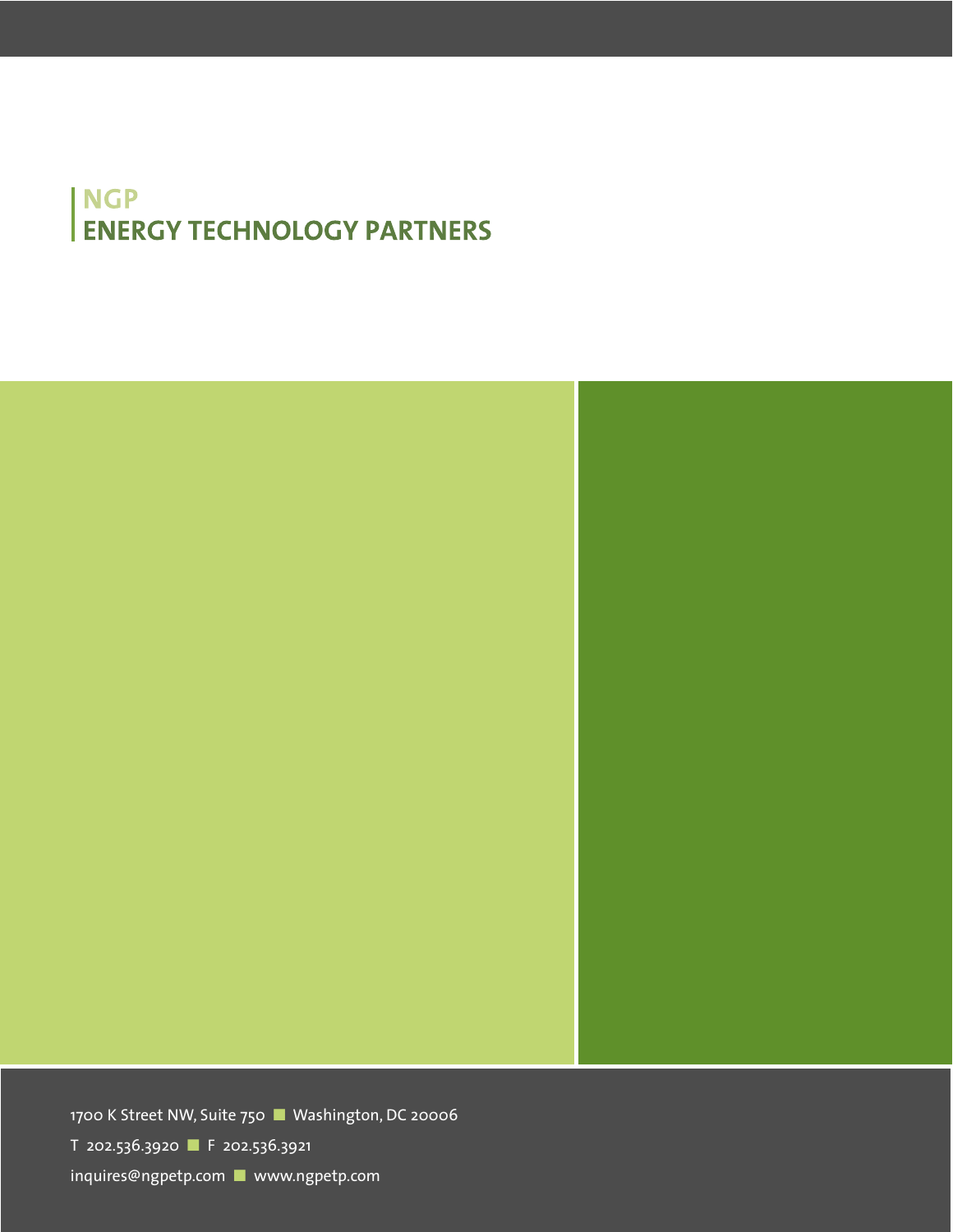NGP Energy Technology Partners ("NGP ETP") manages approximately \$500M and invests in companies that sell technology-driven products and services to the energy industry. The fund is managed by investment professionals with extensive experience investing in virtually all types of energy technologies and a strong track record of helping companies grow, create value, and establish strategic partnerships. NGP Energy Technology Partners is sponsored by NGP Energy Capital Management, a \$9.3 billion family of funds and a leading investor in the energy sector since 1988.

### an affiliate of NGP ENERGY CAPITAL MANAGEMENT



## Investment Approach

NGP Energy Technology Partners invests in companies across the energy spectrum, including companies involved in oil and gas, power, and alternative energy. We partner with dynamic management teams to help grow businesses and create value. Leveraging our extensive industry and transaction experience, we actively participate in developing robust working relationships with our portfolio companies.

We look for companies with strong and experienced management who have developed compelling business plans and sizeable market opportunities. Our focus is on businesses with commercial products or services that have existing revenue and a significant competitive advantage. We are also interested in providing capital to energy technology companies to pursue acquisition or consolidation strategies.

We typically invest between \$5 and \$20 million per investment. We usually lead transactions and bring in like-minded investors to join us on opportunities. Most often we take board seats and look to leverage our expertise and relationships to add meaningful value.

Our primary focus is North American growth capital and small buyout opportunities, but we take an opportunistic view on our sector and are always open to hearing from high-quality management teams that believe our firm can add unique value to their story.

## Table of Contents

| Introduction / Investment Approach 1 |
|--------------------------------------|
|                                      |
| Investment Team  3-5                 |
| Strategic Advisory Board 6           |
| NGP Energy Capital Management  7     |
|                                      |
| Contact Us / Directions  10          |

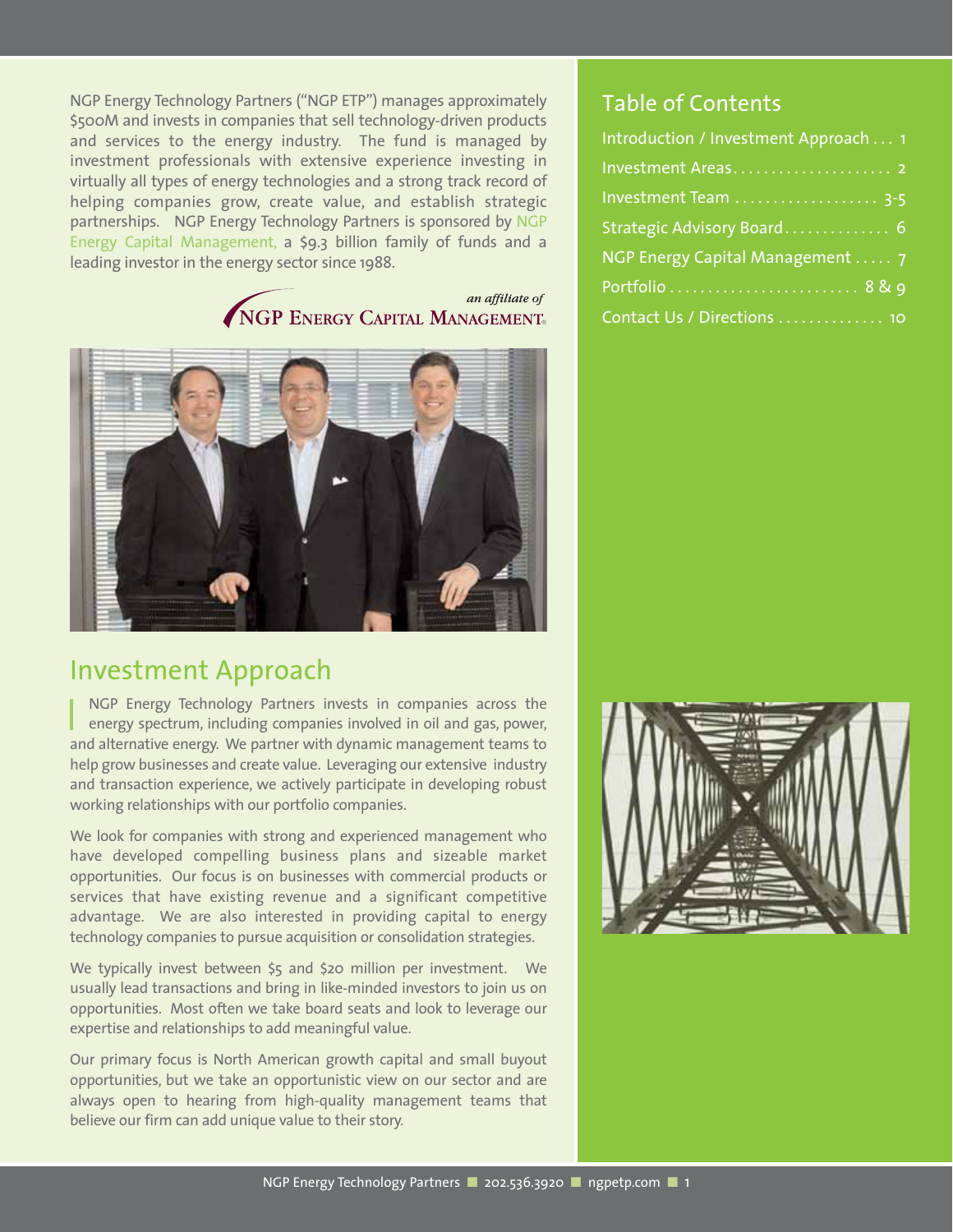## Investment Team

# Philip J. Deutch

Prior to founding NGP Energy Technology Partners, Phil was a Managing Director at Perseus, LLC where he led, or co-led, the firm's energy investing activities and was on the firm's Executive Committee. Phil is one of the earliest private equity investors to focus on energy technology in the United States and



since 1997 has led investments in energy companies in the areas of renewable energy, power quality/reliability, distributed generation, energy management and control, and power electronics. Phil is a member of the Boards of Directors of SatCon Technologies (NAS-DAQ:SATC); ISE Corp., Renewable Energy Group, Inc., DynaPump, Inc. and TPI Composites, Inc. and is a former board member of Lehigh Technologies, Inc., Evergreen Solar (NASDAQ:ESLR), Beacon Power (NASDAQ: BCON), and Northern Power Systems. He is a former board observer to Encorp, Vision Solutions, and Proton Energy. Phil has spoken at energy conferences held by Goldman Sachs, Banc of America, Credit Suisse, Citigroup, the ACORE, Bear Stearns, Montreux Energy, and the University of Virginia. Phil served on the Advisory Committee for the 2005 and 2006 Energy Venture Fairs and the selection committees for the 2005 Cleantech Venture Forum and 2005 and 2006 NREL Industry Growth Forums. Articles written by Phil have appeared in Public Utility Fortnightly, Power Finance and Risk, and Foreign Policy. Prior to founding NGP Energy Technology Partners, Phil was a Managing Director at Perseus, LLC where he led, or co-led, the firm's energy investing activities and was on the firm's Executive Committee. Prior to joining Perseus, Phil worked at Williams & Connolly and in the Mergers and Acquisitions Department of Morgan Stanley. Phil has also worked at the Council of Economic Advisors and for Senator J. Bennett Johnston (Chairman, Senate Energy and Commerce Committee). Phil holds a JD with distinction from Stanford Law School and a BA from Amherst College where he majored in Economics and was elected a member of Phi Beta Kappa. Phil is a director of the International Center for Research on Women and Capital for Children.

#### Christopher D. Sorrells Managing Director csorrells@ngpetp.com

Prior to joining NGP Energy Technology Partners, Chris worked at Clarity Partners, an \$814 million private equity firm where he pursued growth financings and middle market LBO transactions. Chris started working on energy technology transactions in 1996 and has been





involved in the areas of oilfield service, alternative energy, power quality/grid infrastructure, power electronics and recycling. Chris is a member of the Board of Directors of Lehigh Technologies and groSolar and a Board Observer at Renewable Energy Group and Xunlight Corporation. From 1998 to 2002, Chris worked at Banc of America Securities in the natural resources and technology groups, covering energy and power, energy technology, and information technology service companies. He founded and headed Banc of America's Energy Technology Investment Banking Group and was involved in a broad range of transactions, including deals for Evergreen Solar, Caminus, DigiCourse, Hollywood Marine, Baker Hughes, Millennium Cell, Encorp, and SoftSwitching Technologies. Previously,he worked in the investment banking department at Salomon Smith Barney covering energy and power companies. Chris has spoken at multiple conferences, including the Michigan Growth Capital Symposium, Bioenergy North America 2007, Biomass and Biorefinery Conference, Montreux Energy Forum, and the FRA's Investing in Solar II Conference. Chris holds a BA from Washington and Lee University, a Master of Accounting degree from the University of Southern California, and an MBA from the College of William and Mary. Chris is a member of Beta Gamma Sigma.

# Brad L. Barton

#### **Principal** bbarton@ngpetp.com

Prior to joining NGP Energy Technology Partners, Brad served as the Director of Commercializa-tion & Deployment for the Department of Energy's Office of Energy Efficiency and Renewable Energy (EERE).While at DOE,Brad was responsible for accelerating the deployment of emerging energy technologies into the marketplace. In this role, he worked closely with national research laboratories, industrial partners and



leading venture capital firms to develop unique public-private partnerships.The National Lab Entrepreneur-in-Residence program, the Technology Commercialization & Deployment Fund and the Department of Energy Venture Capital Technology Showcase are among the innovative programs implemented under Barton's leadership. Brad was also responsible for developing ideas to implement the department's new authority to establish an Advanced Research Program Agency for Energy (ARPA-E) program and advised on tax policy pertaining to renewable energy. He has been a featured speaker at numerous renewable energy conferences. Prior to joining the Department of Energy, Brad worked nearly seven years at Hillwood Development in Dallas, Texas. Hillwood, a Perot company, owns and manages a diverse investment portfolio that includes real estate, energy, and private equity activities. While at Hillwood, Brad managed investments in natural gas, pharmaceuticals, clean energy and enterprise software. Brad holds a Master's in Business Administration from Stanford University.He also holds a Bachelor's degree in Industrial Engineering from Texas A&M University.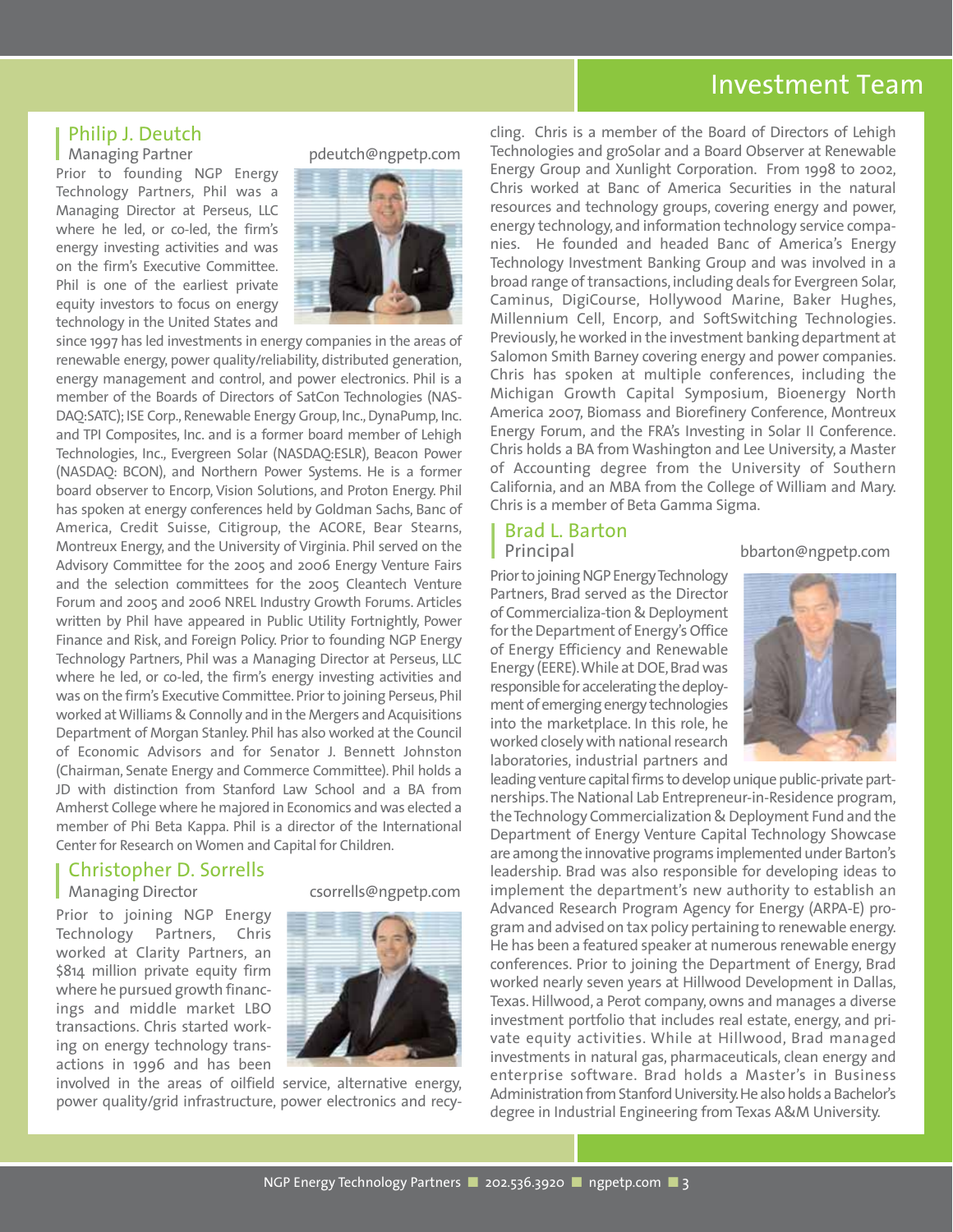## Investment Team

# Jason E. Hicks

Prior to joining NGP Energy Technology Partners, Jason spent nine years in the investment banking and fixed income divisions of Citigroup. From 2002 to 2005, Jason was a Vice President in Citigroup's Leveraged Finance Group in New York where he executed the diligence, negotiation and structuring of various forms of bridge loans, leveraged loans



jhicks@ngpetp.com

and high yield bond financings. From 1997 to 2002, Jason was a member of Citigroup's Mergers and Acquisitions Group in New York and London where he assisted in the execution of various domestic and international transactions, including Santa Fe International's merger of equals with Global Marine, and Southern Union Corporation's acquisition of Providence Energy. Prior to joining the M&A group, Jason was a member of Citigroup's Energy and Power investment banking group in New York. Jason has experience in working with companies whose focus varies from heavy industrial manufacturing to technical services. He has had deep exposure to the power/utility, oil and gas and alternative energy sectors. He currently serves on the Board of Directors of GeoDigital International Inc. and as a Board Observer to TPI Composites, Inc. Jason was a George L. Clark / MCorp Scholar at the University of Texas at Austin where he earned a Bachelor of Business Administration with dual majors in Business Honors and Finance with a concentration in Accounting.

## Michael L. LeBourgeois

Prior to joining NGP Energy Technology Partners, Michael served as the Chief Financial Officer and Vice President of Business Development for Auto-Chlor Services, a manufacturer and distributor of chemical products and services. During his time at Auto-Chlor, Michael was responsible for corporate development activities,





including structuring and executing numerous strategic acquisitions. From 2000 to 2004, Michael worked at Banc of America Securities in the Natural Resources Group in New York and Houston covering energy technology, oilfield services, and refining and marketing companies. From 1998 to 2000, Michael worked at Chaffe & Associates in the M&A group executing transactions primarily in the energy industry. Michael has

worked on a broad range of transactions for companies in various sectors within the energy industry, including transactions for BJ Services, Grant Prideco, TODCO, Quanta Services, Western Refining, Williams Companies, Millennium Cell, and SoftSwitching Technologies. Michael graduated Summa Cum Laude from Southern Methodist University with a BA in Economics, and he was the James T. Murphy fellow at the A.B. Freeman School of Business at Tulane University where he earned an MBA. Michael currently serves on the Board of Directors of Wellbore Energy Solutions and as a Board Observer of Turbine Air Systems.

# **James Pai<br>Senior Associate**

Prior to joining NGP Energy Technology Partners, James was an analyst in the value equity group at Magnetar Capital in New York. At Magnetar, James evaluated long and short equity investments in the traditional energy space as well as coal, utilities / power and alternatives. Before Magnetar, James worked at American Capital's Energy



jpai@ngpetp.com

group in Dallas. At American Capital, James served on the team that was responsible for all energy-related investments in leveraged buyouts, minority equity, and junior debt deal structures. James started his career at Prudential Capital Group's Dallas Energy office focusing on debt and mezzanine transactions. James graduated from the University of Texas at Austin with a Bachelor of Business Administration and a Master of Professional Accounting, and he was a Larry Temple and George L. Clark Scholar.

# **Grant Reckhow**<br>Associate

Prior to joining NGP Energy Technology Partners, Grant was an analyst at Harris Williams & Company working in the technology banking practice in Boston. While at Harris Williams & Co., Grant worked on several middle market merger and acquisition transactions in the energy, technology, and telecommunication industries. Grant earned his B.A. in Economics and

Biology from the University of Pennsylvania.

greckhow@ngpetp.com

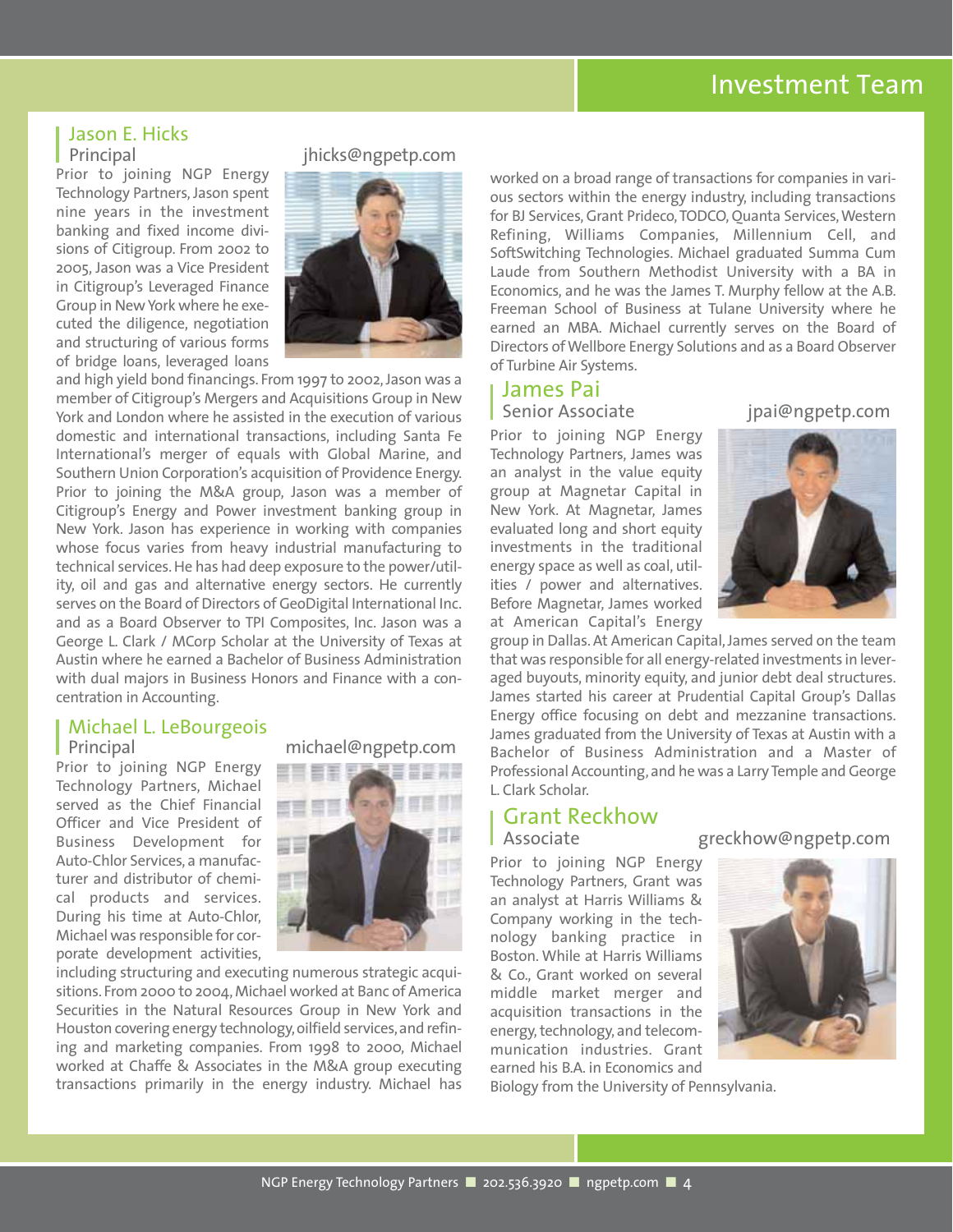## Investment Team

# **Edward Rogers**<br>Associate

erogers@ngpetp.com

Prior to joining NGP Energy Technology Partners, Edward was an analyst in the Investment Banking Department of Jefferies & Company in New York. While at Jefferies, Edward worked on a number of equity, advisory and debt transactions across the CleanTech and Industrial sectors. Edward graduated with a B.A. in Economics from Vanderbilt University.

## Rodd Macklin

Chief Financial Officer rmacklin@ngpetp.com

Prior to joining NGP, Rodd led the business development effort for the Bethesda buyout team at American Capital Strategies, Ltd., a leading publicly traded alternative asset manager. Prior to joining American Capital, Rodd served for eleven years as the Chief Financial Officer of Perseus, L.L.C., a Washington, DC-based private equity firm with aggregate commitments in excess of \$2 billion. At



Perseus, Rodd served on the firm's Executive Committee and on the board of one of its portfolio companies, Pinacl Solutions UK Limited, a provider of communications services. Rodd's previous experience includes positions at Arthur Andersen and Legg Mason, Inc. Rodd is a Certified Public Accountant and a Chartered Financial Analyst. He received an MBA from the Wharton School of the University of Pennsylvania and a B.S. in Mathematics from the College of William and Mary.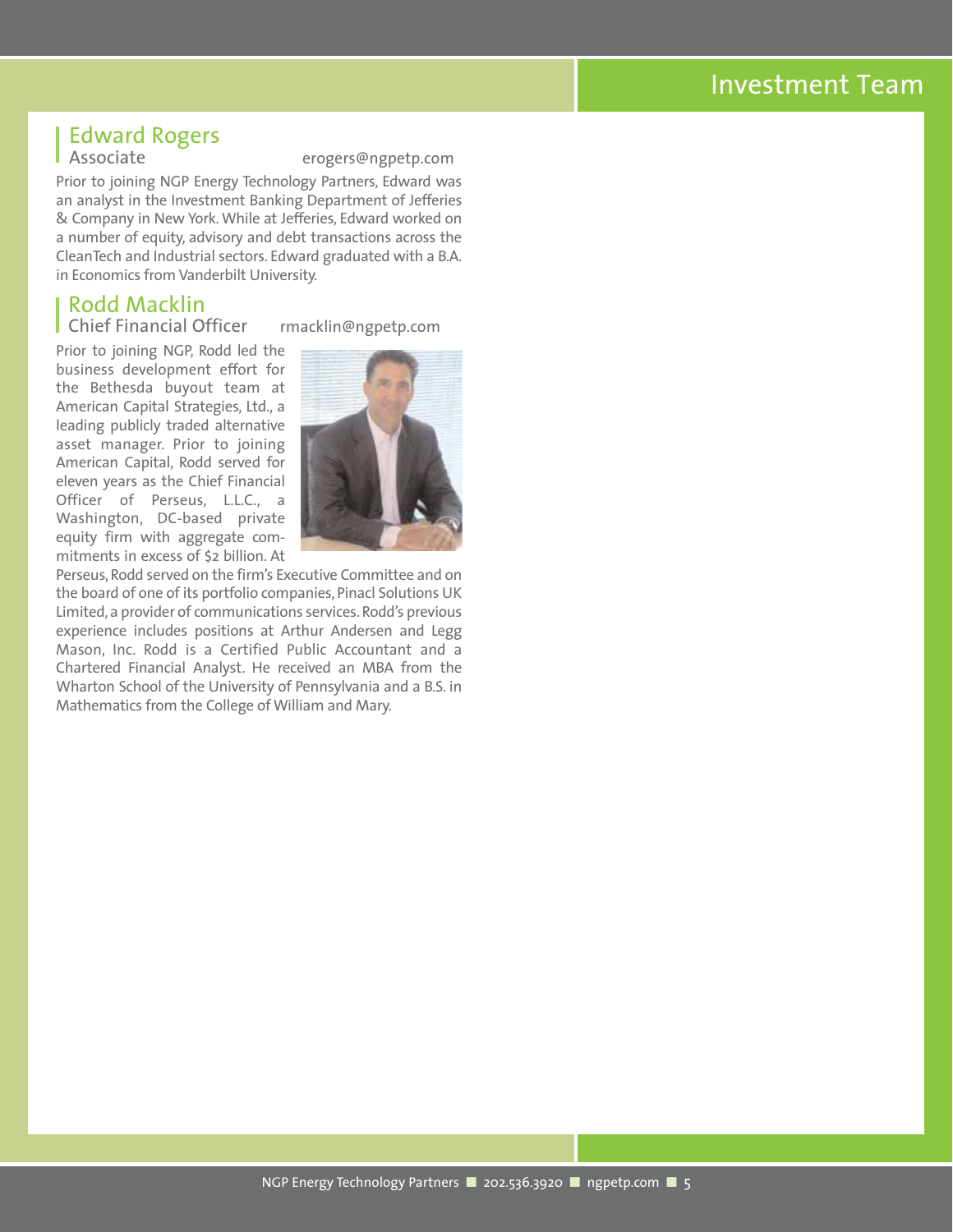# Strategic Advisory Board

NGP Energy Technology Partners has an active Strategic Advisory Board composed of world-renowned energy executives and scientists with a strong interest in energy technology investing.

### David Albin

#### Managing Partner, Natural Gas Partners

David co-founded NGP in 1988 and serves as Managing Partner. Prior to forming NGP,David was a Partner in the Bass Investment Limited Partnership ("BILP"), an investment partnership formed by the Bass family. Before joining BILP, David was a member of the Oil and Gas Investment Banking Group of Goldman Sachs.

#### Shelby Bonnie

#### Chairman and CEO, CNET Networks

Shelby Bonnie is co-founder and CEO of CNET Networks. Prior to CNET,Shelby worked at Tiger Management and Morgan Stanley. Shelby serves as a trustee of the Fine Arts Museums of San Francisco and is on the board of the Environmental Defense Fund.

#### John Deutch

I Institute Professor at the Massachusetts Institute of Technology John Deutch is an Institute Professor at MIT and has served as Chairman of the Department of Chemistry, Dean of Science and Provost. John has served as Director of Central Intelligence, the Deputy Secretary of Defense, Director of Energy Research, and Acting Assistant Secretary for Energy Technology. He serves as a director for Citigroup, Cummins, Raytheon and Schlumberger and is a trustee of Resources for the Future, the Urban Institute, and the Museum of Fine Arts, Boston.

#### Richard Lester

#### Director of the MIT Industrial Performance Center

Richard Lester is the founder and director of the MIT Industrial Performance Center and Professor of Nuclear Engineering at MIT. He is the author of several books including Made in America: Regaining the Productive Edge. Richard serves as an advisor or consultant to corporations, governments, and private foundations and non-profit groups, and lectures frequently to academic, business and general audiences throughout the world.

#### Ernest J. Moniz

Cecil and Ida Green Professor of Physics and Engineering Systems, MIT — Director, MIT Energy Initiative

Ernie is Director of the Energy Initiative and of the Laboratory for Energy and the Environment at MIT. He has served as the Undersecretary of Energy and serves on the Board/Strategic Advisory Council of American Science & Engineering, Electric Power Research Institute, British Petroleum, Babcock & Wilcox, and Nexant.

#### Philip Smith

#### Venture Partner, Natural Gas Partners

Philip Smith is a Venture Partner with Natural Gas Partners. He previously co-founded and served as Chairman and CEO of Prize Energy Corp. Prior to Prize, Mr. Smith served as CEO of Tide West Oil Company.

#### Charles Stephenson

#### Venture Partner, Natural Gas Partners

Charles Stephenson is a Venture Partner with Natural Gas Partners. He previously founded and served as CEO of Bravo Natural Resources, Inc. and Bravo Natural Resources Holdings, L.L.C. Prior to Bravo, he served as COO of Spring Holding Company.

#### George Whitesides

Woodford L. and Ann A. Flowers University Professor, Harvard University

George Whitesides is the Woodford L. and Ann A. Flowers University Professor at Harvard. George has been awarded the National Medal of Science and the Kyoto Prize. He serves as director of Theravance, Rohm and Haas, Hughes Research Laboratories, Predicant Biosciences, and SurfaceLogix. He is a cofounder of GelTex Pharmaceuticals, Genzyme, and Theravance.

#### Gerald Wilson

#### Professor of Electrical Engineering and Mechanical Engineering, MIT

Gerald Wilson is Professor of Electrical Engineering and Mechanical Engineering at MIT and previously served as the Dean of MIT School of Engineering. Gerry is the Chairman of the Technical Advisory Committees of United Technologies and Pratt & Whitney. He serves as a director of Evergreen Solar, Nstar, and Analogics Technologies, and is the former Chairman of the Science Advisory Committee of General Motors.

#### Greg White

President of iRobot Home Robots.

Greg joined iRobot in 2003 to help lead the Company's commercial growth and develop further consumer applications. Under his leadership, the home robots business reported \$94 million in revenues in 2005, a 100 percent increase since 2003. Before joining iRobot, Greg spent 10 years as a senior executive at The Holmes Group, a diversified consumer portable electric appliance company. During his tenure at The Holmes Group the Company experienced record growth as sales jumped from \$60 million to over \$650 million.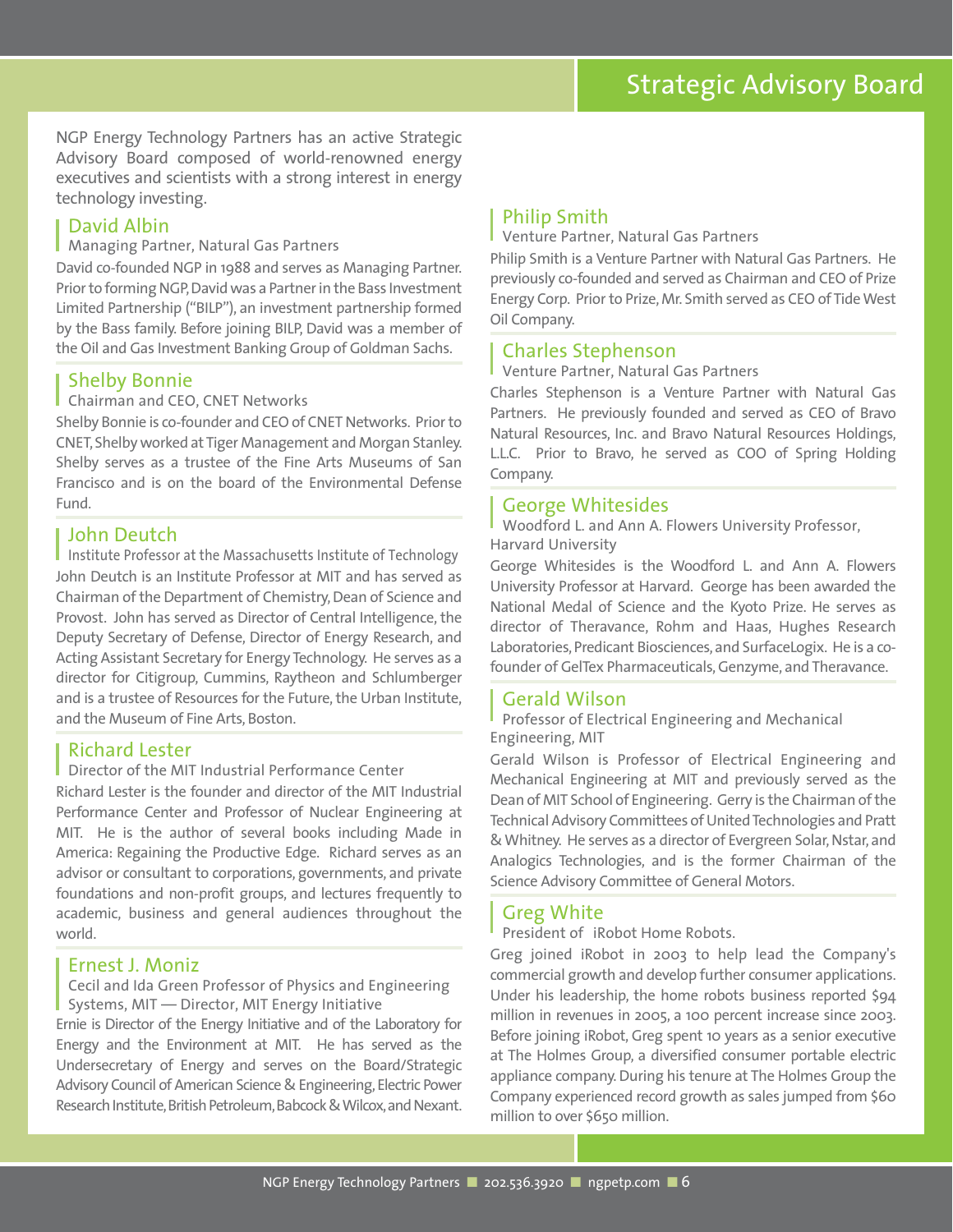NGP Energy Capital Management("NGP") is the premier investment franchise in the energy industry, with \$9.3 billion of cumulative capital under management since inception. Founded in 1988 and based in Irving, Texas, the NGP platform includes Natural Gas Partners, its North American private equity fund complex, a \$7.2 billion family of investment funds organized to make direct equity investments in private energy enterprises. Natural Gas Partners invests these funds in companies within the oil and gas, midstream, oilfield services and power sectors where there is a clear match between a management team's growth strategy and Natural Gas Partners'unique capabilities in the investment arena. The firm is recognized by the industry as setting the standard for portfolio company support, providing unparalleled resources and creativity to assist the growth of its portfolio companies.NGP also created two co-investment funds with a total of \$350 million available to invest in direct oil and gas property interests alongside Natural Gas Partners' portfolio companies.

In addition to Natural Gas Partners' typical investment strategy of backing "owner managers" in start-up energy companies, the firm has been the catalyst for some of the largest recapitalizations and merger transactions in the industry. Natural Gas Partners' capital base,as well as its welldeveloped relationships with other capital sources, can be deployed quickly and effectively to consummate large transactions where appropriate.

NGP expanded its investment platform in 2004 with the launch of NGP Capital Resources Company (NASDAQ:"NGPC"), a \$450 million publicly-traded mezzanine investment fund focused on lending capital to energy companies.NGPC is based in Houston,Texas.

Further, in 2005, NGP formed NGP Energy Technology Partners, L.P., a \$148 million private equity fund investing in companies that provide technology-related products and services to the oil and gas,power and alternative energy sectors.NGP Energy Technology Partners, L.P. is based in Washington, D.C.

In 2007,NGP Energy Capital Management formed NGP Midstream & Resources, L.P. ("NGP MR"), a \$1.4 billion private equity fund. NGP MR makes direct investments in selected areas of the energy infrastructure and natural resources sectors,primarily targeting the midstream energy sector and all facets of the mining, minerals and related power sectors. NGP MR is based in Irving, Texas.

> an affiliate of NGP ENERGY CAPITAL MANAGEMENT.

# NGP Energy Capital Management



NGP Energy Capital Management www.ngpenergycapital.com

Natural Gas Partners

NGP Capital Resources Company

NGP Midstream & Resources, L.P.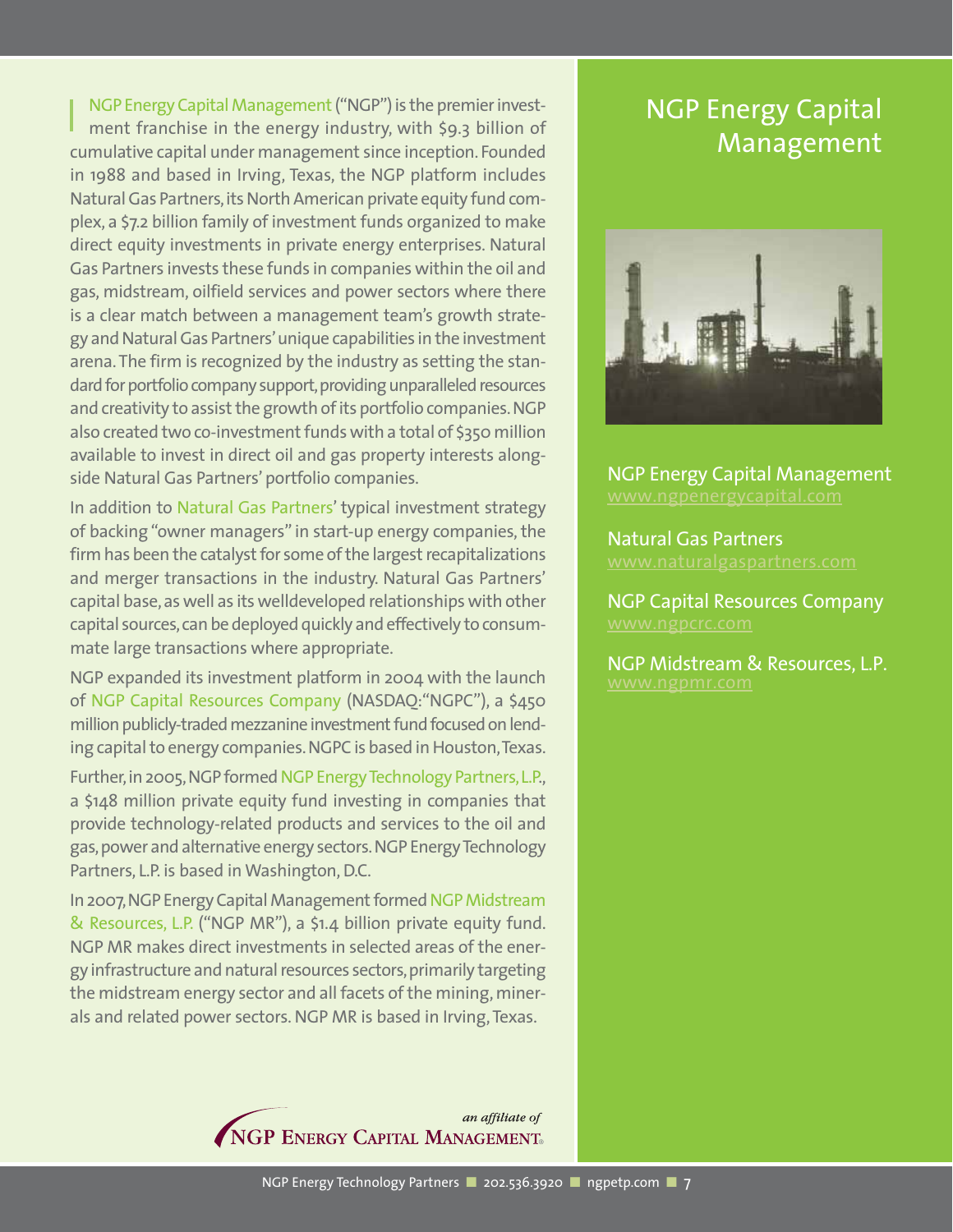# Portfolio Companies

### DynaPump

www.dynapumpinc.com

Designer and manufacturer of surface mounted artificial lift systems for the oil and gas industry. DynaPump's systems are more reliable, less expensive to purchase and operate, and more energy efficient than conventional rod lift systems.



### **GeoDigital**

www.geodigital.net

North American Provider of airborne inspection and asset management services for the electric utility and the oil & gas pipeline sectors.



## GreatPoint Energy

www.greatpointenergy.com

Developer of proprietary catalytic gasification technology that converts abundant, lowcost feedstocks, such as coal, petroleum coke and biomass, into clean, pipeline-quality natural gas while enabling the capture and sequestration of CO2.



## groSolar

www.groSolar.com National distributor and installer of solar energy systems for both residential and commercial installations.



### Lehigh Technologies www.lehighllc.com

Producer of ultra fine rubber powder used in a variety of industrial applications. Lehigh's technology enables top quality industrial polymers to be reengineered from waste tires and other rubber scrap.



#### ISE Corporation www.isecorp.com

Designer, developer and manufacturer of fully integrated hybrid-electric drive systems and components for heavy duty vehicles, including buses, trucks and specialized military vehicles.

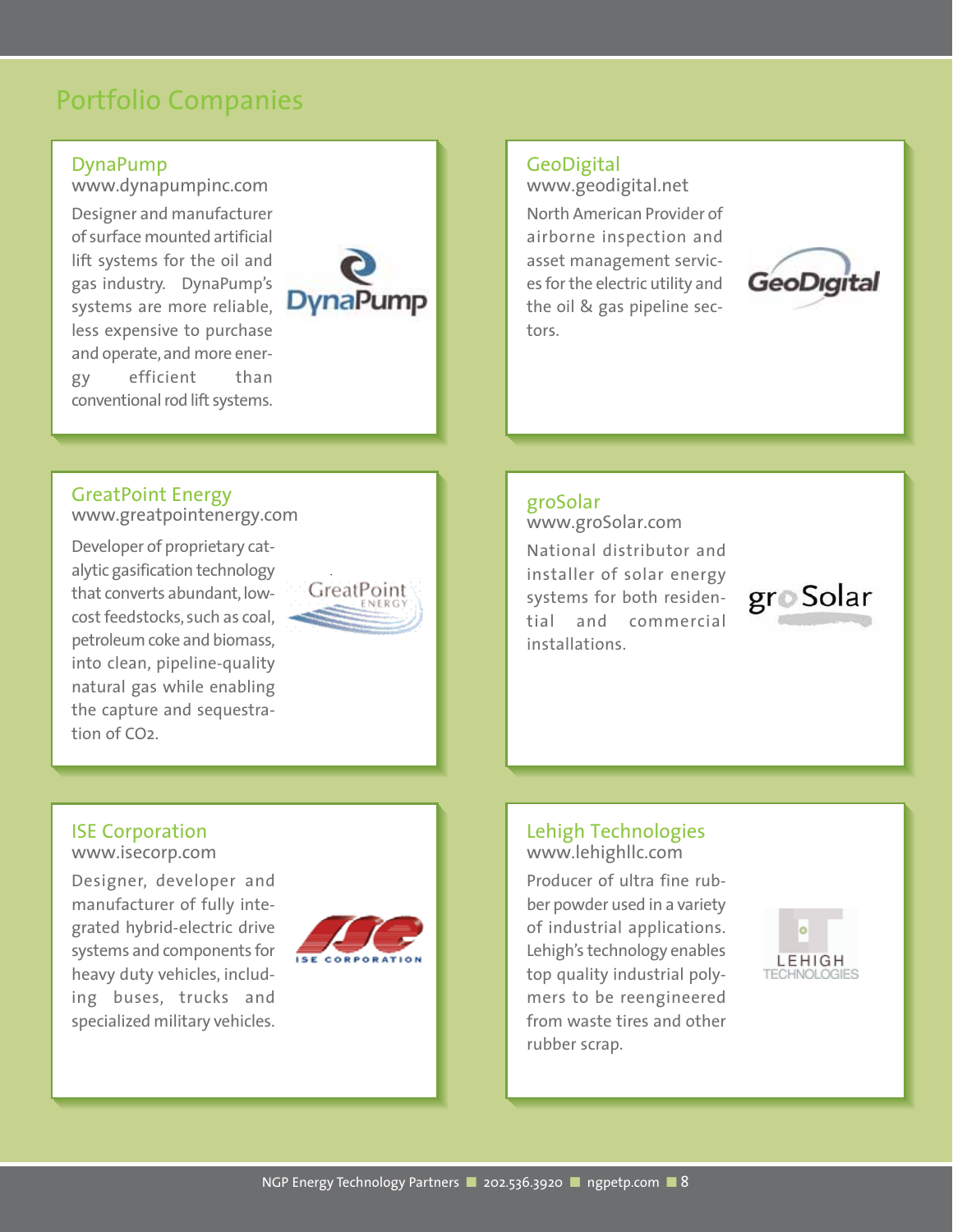# Portfolio Companies

#### Renewable Energy Group

www.renewableenergy-group.com

Producer and marketer of biodiesel. REG also provides general contractor construction services for biodiesel plants throughout the U.S.



## Satcon Technology Corporation

www.satcon.com

Developer and manufacturer of high quality power systems and power electronics for the renewable energy, grid support and advanced power technology sectors.



#### **Southwest** Windpower www.windenergy.com

Manufacturer of small scale wind generators. The Skystream 3-7 turbine is the first compact, userfriendly, all-inclusive wind generator designed to power utility-connected homes and businesses.

**Southwest Windpower** Renewable Energy Made Simple

## TPI Composites

www.tpicomposites.com

Manufacturer of large composite structures for the wind energy, transportation, and military vehicle markets.



## Xunlight

www.xunlight.com

Developer and manufacturer of low cost and flexible amorphous silicon solar modules. Proprietary technology allows highspeed roll-to-roll production process which significantly lowers capital and operating costs.



## Wellbore Energy **Solutions**

www.wellboreenergysolutions.com

Provider of proprietary downhole tools and support service for the oil and gas industry.